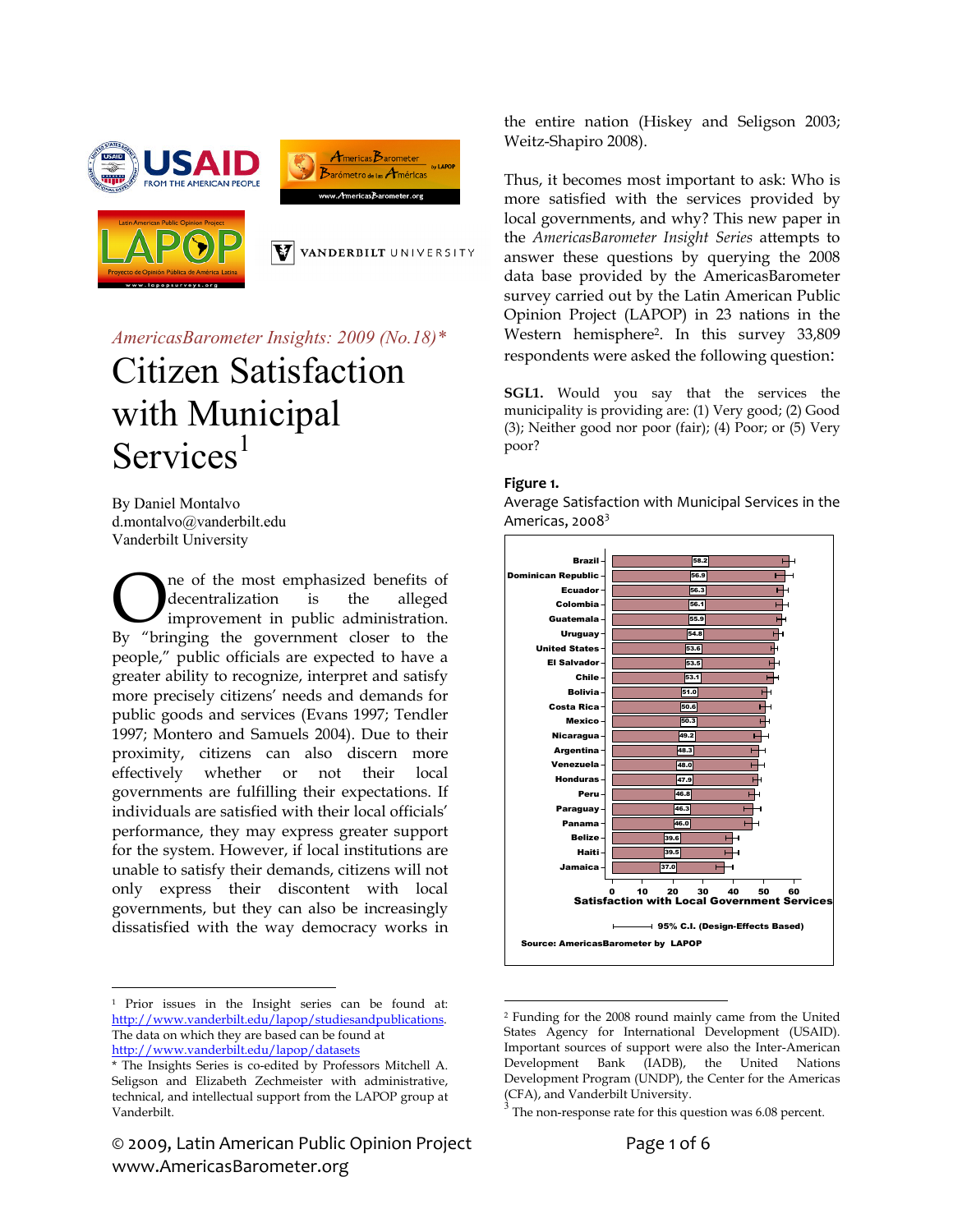Figure 1 shows national averages for 22 countries in the sample.4 The scale to measure the degree of satisfaction with municipal services was recoded onto a new continuous scale, where "0" means very poor and "100" means very good. Thus, the average satisfaction with municipal services in the region is 50.13 out of 100 possible points. Figure 1 also shows some variation among countries. At one end, citizens of Brazil, Dominican Republic and Ecuador manifest the highest degree of satisfaction with municipal services in the region, with levels of 58.2, 56.9 and 52.3 points respectively. At the other end, citizens of Belize, Haiti and Jamaica express the lowest degree of satisfaction, with levels of 39.6, 39.5 and 37.0 points respectively.

## Predicting Citizen Satisfaction with Local Government Services

What explains variation in citizen satisfaction with municipal services? Historical/contextual factors may be causing some of the variation across countries, however, in this paper we concentrate on the variance that is explained by individual-level factors.5 For this reason, we first consider socio-economic and demographic characteristics included in the AmericasBarometer survey: education, gender, age, geographic zone, and wealth. To assess their influence on citizen satisfaction with municipal services, we employ multinomial ordinary-least-squares regression.6 Since citizens in the United States possess sharply higher levels of socio-economic characteristics, we exclude this country from the analysis.7

 $\overline{a}$ 

Results of the multivariate regression are displayed in Figure 2.

#### **Figure 2.**

Socio‐economic and Demographic Determinants of Citizen Satisfaction with Municipal Services in Latin America, 2008



Figure 2 shows the effects of socio-economic and demographic characteristics on levels of satisfaction with municipal services in Latin America. It can be observed that four out of the five factors accounted for in Figure 2 are statistically relevant. Statistical significance is graphically represented by a confidence interval that does not overlap the vertical "0" line (at .05 or better). When the dot, which represents the predicted impact of that variable, falls to the right of the vertical "0" line it implies a positive relationship whereas if it falls to the left it indicates a negative contribution. In this model, the individual's level of wealth (measured as capital goods ownership), $8$  the geographic zone where the individual resides, age and gender are statistically significant contributors. Holding constant all other of variables, richer individuals in Latin America show a higher satisfaction with municipal services. Additionally, people living in urban areas, as opposed to people living in rural areas, manifest greater satisfaction with local government services. Finally, we also see that, holding everything else constant, women are slightly more satisfied with municipal services than men. These results have important policy implications that will be analyzed in the

 $\overline{a}$ 

 $^4$  The AmericasBarometer originally collected information in  $\,$ 23 countries. However, this question was not asked in Canada; therefore, the number of countries was reduced to 22.

 $<sup>5</sup>$  We found no statistically significant relationship between a</sup> series of level-2 variables, such as level of fiscal decentralization, per capita GDP, the Human Development Index, GINI coefficient, level of Democracy, etc. and citizen satisfaction with municipal services.

<sup>&</sup>lt;sup>6</sup> All statistical analyses in this paper were conducted using STATA v10 and they are adjusted to consider the effects of the complex sample design.

<sup>7</sup> Given that levels of citizen satisfaction with local government services vary across countries, dummy variables for each country were also included in the model, using Jamaica as the base or reference country.

<sup>8</sup> For more information on how this index is constructed, please see Seligson (2008).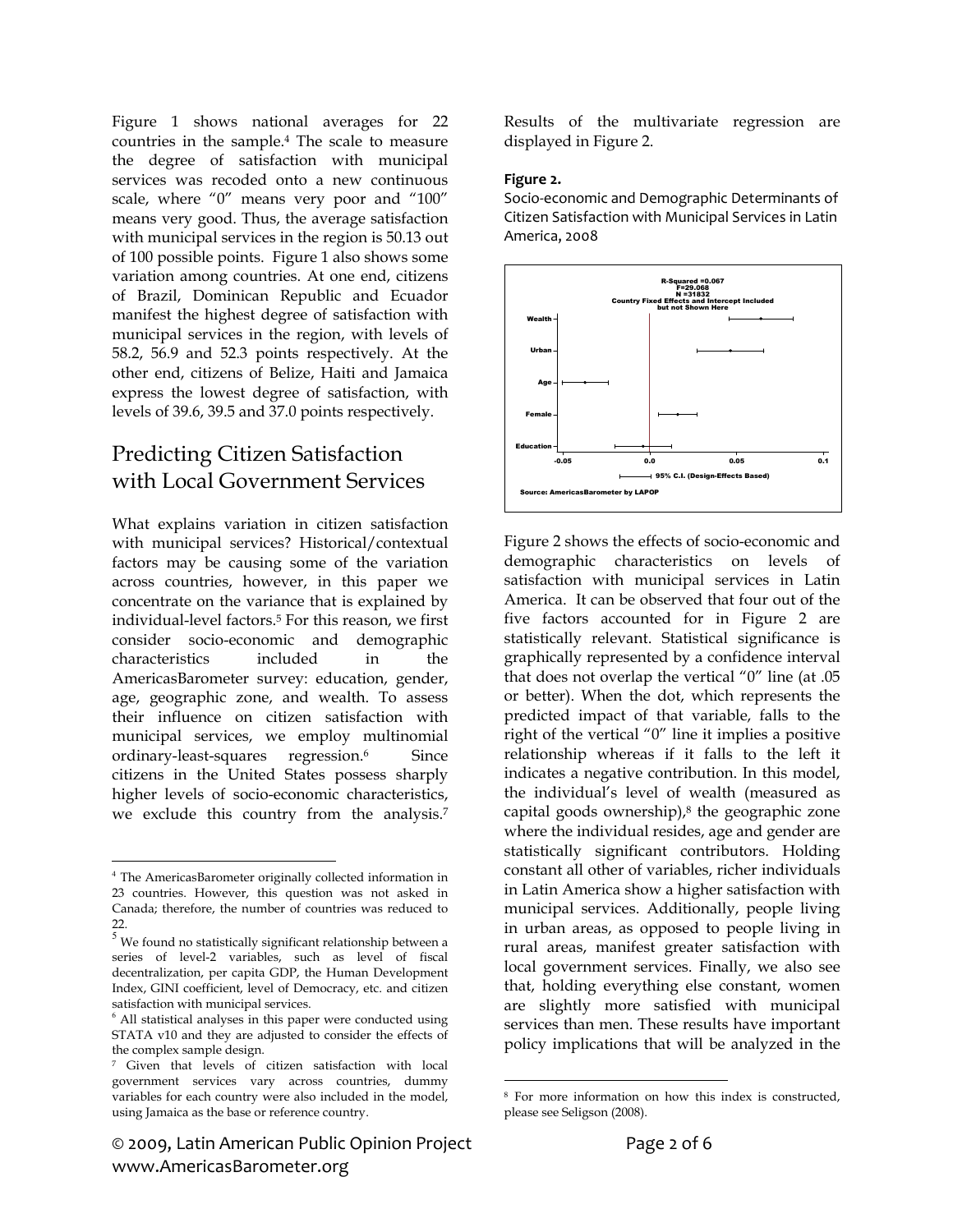final section of this paper. The relationship between sex, geographical area and wealth on the one hand, and citizen satisfaction with municipal services on the other hand is shown in Figure 3, which shows average values for the sample.<sup>9</sup>

#### **Figure 3.**

Age, Education, Gender, Area Size, Wealth and Satisfaction with Municipal Services in Latin America and the Caribbean, 2008



The impact of socio-economic and demographic variables on citizen satisfaction with municipal services is statistically significant and substantively robust, as shown in both Figures 2 and 3. However, there are also several political tendencies and evaluations that theoretically should drive individuals to be either satisfied or dissatisfied with municipal services. In particular, we expect individuals to engage in normal retrospective evaluative processes in

 $\overline{a}$ 

which, to assess local services, they ask "what have you done for me lately?" Thus, we hypothesize that measures of individuals' experiences with crime and corruption and their evaluations of the economy will influence their satisfaction with the provision of municipal services. We further expect that those who are more engaged in local government might have different evaluations compared to those who are not.

In order to assess these expectations, we added several theoretically-relevant variables to our analysis. Results from this new regression are depicted in Figure 4. It is worth noting that while we included all the socio-economic, demographic and control variables reported above, we display only the political evaluation variables in the Figure below (see the Appendix for the complete set of statistics).

#### **Figure 4.**

An Analysis of the Determinants of Average Citizen Satisfaction with Municipal Services in Latin America and the Caribbean, 2008



The results above indicate that there are quite a few individual factors (in addition to socioeconomic and demographic variables) that are significantly related to citizen satisfaction with local government services. First, we find support for the expectation that citizens are more content with municipal services to the degree that they have relatively better experiences and economic evaluations. Thus, those individuals who have been victimized by crime in last the 12 months manifested less satisfaction with municipal services than those individuals who were not

 $9<sup>9</sup>$  It is important to note that the variable "Wealth" is grouped into categories with the purpose of illustration. This variable was inserted as continuous in the multivariate regression.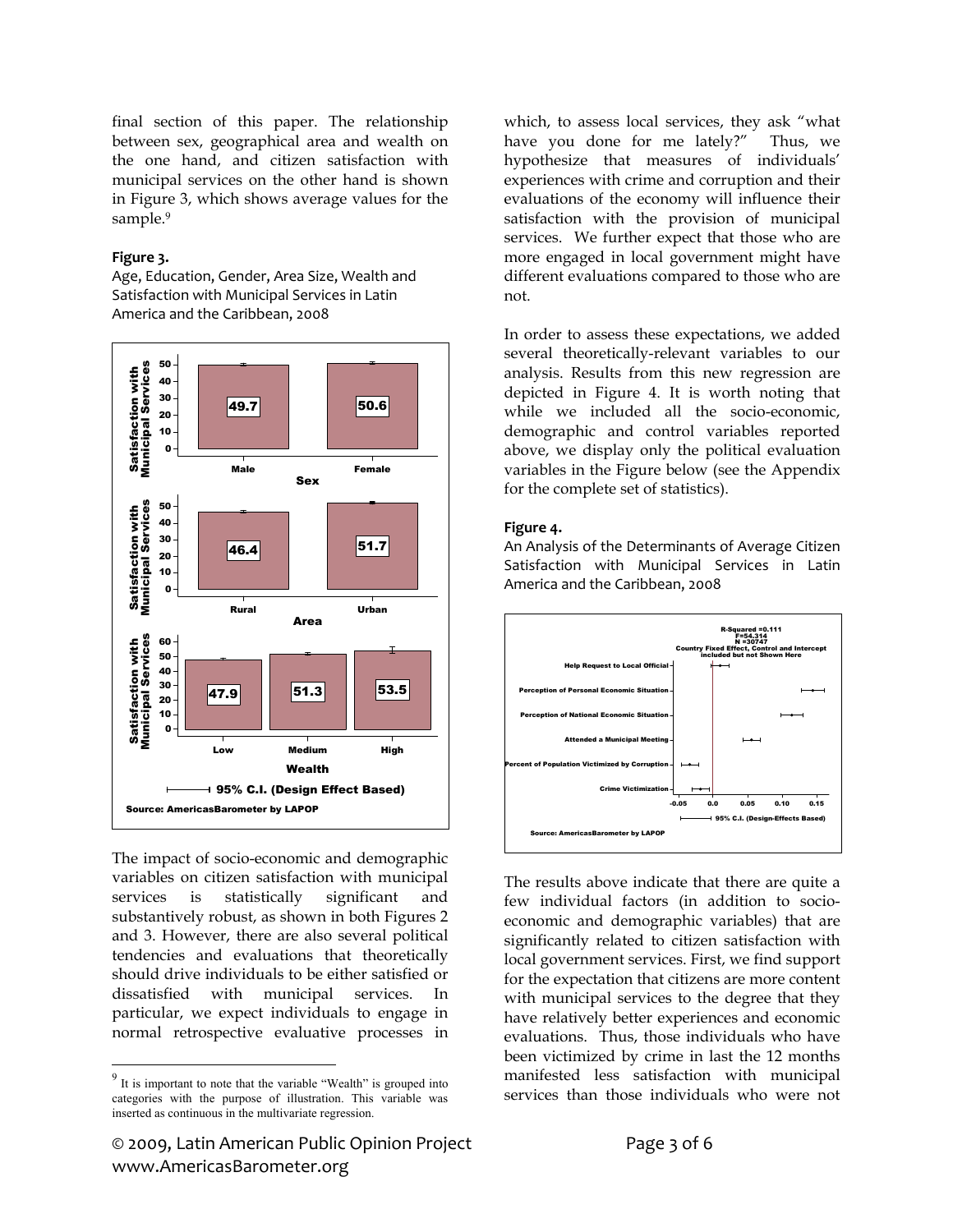victimized. Likewise, those individuals who have been victimized by corruption at least once in the last 12 months are more dissatisfied with municipal services than those that have not been victimized.10 These findings clearly suggest that citizens' dissatisfaction with municipal services increases as they perceive that the government is failing to provide for their security and/or failing to uphold the rule of law.

Next, both assessments of personal and national economic situation are positively related to satisfaction with municipal services. As individuals perceive that their personal economic situation improves, their satisfaction with the services provided by the local government increases as well. Likewise, holding all other factors constant, individuals who evaluate more positively the national economic situation are more satisfied with municipal services. Of course we cannot rule out the fact that satisfaction with services positively affects economic evaluations and, in fact, we suspect that the causal arrow does point in both directions.

Additionally, our analysis shows that individuals who participate more often in municipal meetings are more satisfied with local government services. Once again, more research would be required in order to determine with more precision the direction of this relationship. Such research would help to answer the question of whether citizen participation in municipal meetings increases the levels of satisfaction with local government services, or is it the case that more satisfied individuals are those who participate more often in municipal meetings?

Finally, we found initial statistical evidence for a relationship between demand-making on municipal government and satisfaction with local government services (in reduced models not presented here). However, as we added other theoretically important variables to the model, the effect of local demand-making on satisfaction with municipal services tended to

 $\overline{a}$ 

fade away. In Figure 4, the relationship is so close to statistically significance that we are unable to reach a firm conclusion regarding this relationship.

## Program and Policy Implications

This report has shown that in the Latin American context, citizen satisfaction with local government services is neither good nor poor. If Hiskey and Seligson (2003) and Weitz-Shapiro (2008) are right, at least part of citizens' dissatisfaction with the way democracies work in some countries can be due to the poor performance of some local governments. As we have shown, those individuals that have been victimized by either corruption or crime in the past, report lower levels of satisfaction with municipal services than those who have not been victimized. This crucial finding suggests that individuals attribute problems of crime and corruption, at least in part to the poor performance of municipal responsibilities. Presumably, crime and corruption occur with greatest frequency in one's own town or city; it is not surprising, then, that local officials are held accountable for such experiences. Interestingly, in a previous issue of the *Insights*  series, we found that crime and corruption victimization were also significantly, and positively, related to citizen participation in municipal meetings.11 This suggests an interesting relationship among all these variables: victimization appears to directly reduce satisfaction; however, to the degree that it increases participation, it may ultimately increase satisfaction through this linkage. It is beyond the scope of this short paper to fully untangle this set of relationships, which clearly warrant more study.

Lastly, studying particularly the sociodemographic characteristics of the individuals who are more likely to participate in municipal meetings, we found at least two strong, positive and substantive relationships that are policyrelevant. On the one hand, individuals living in rural areas are *less* satisfied with municipal

 $\overline{a}$ 

<sup>&</sup>lt;sup>10</sup> The direction of this relationship could go the other way around as well. For this reason, it is necessary to conduct further research to try to determine the proper direction of causality.

 $^{11}$  Please refer to the series number I0804 at http://www.vanderbilt.edu/lapop/studiesandpublications.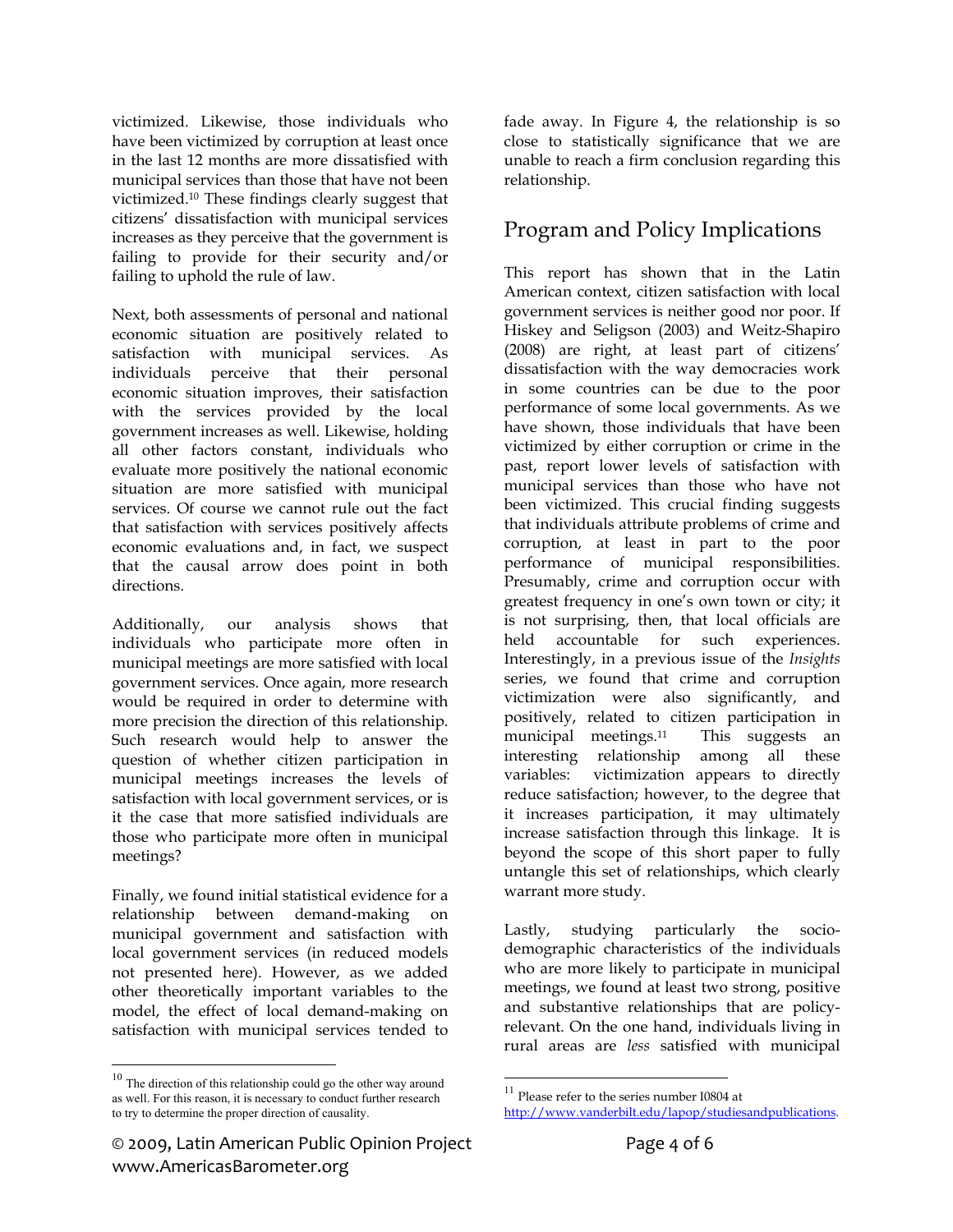services than those living in urban areas. This finding is two-fold. First, it suggests that governmental decentralization may be more appropriate in rural municipalities in order to improve their capacity to recognize, interpret and satisfy citizens' needs and demands. Second, if rural municipalities are already decentralized, they may not be fulfilling citizen expectations, and a thus need a review of their activities in order to improve performance. Finally, taking into account that poorer individuals tend to live in rural areas,<sup>12</sup> relative deprivation of private goods may also be a reason for their dissatisfaction with municipal services, as shown in our model.

### References

- Evans, P. (1997). Sate-Society Synergy: Government and Social Capital in Development Berkeley IAS/University of California at Berkeley.
- Hiskey, J. and M. Seligson (2003). "Pitfalls of Power to the People: Decentralization, Local Government Performance, and System Support in Bolivia." Studies in Comparative International Development 37(4): 64-88
- Montero, A. P. and D. J. Samuels (2004). The Political Determinants of Decentralization in Latin America. Decentralization and Democracy in Latin America. A. P. Montero and D. J. Samuels. Notre Dame, University of Notre Dame Press.
- Seligson, M. (2008). Challenges to Democracy in Latin America and the Caribbean: Evidence from the AmericasBarometer 2006-2007, Nashville, USAID.
- Tendler, J. (1997). Good Government in the Tropics Baltimore, Johns Hopkins University Press.
- Weitz-Shapiro, R. (2007). "The Local Connection: Local Government Performance and Satisfaction with Democracy in Argentina." Comparative Political Studies 41(3): 285-308.

 $\overline{a}$ 

 $^{12}$  The correlation coefficient for "Wealth" and "Size of City"  $\,$ is .43.